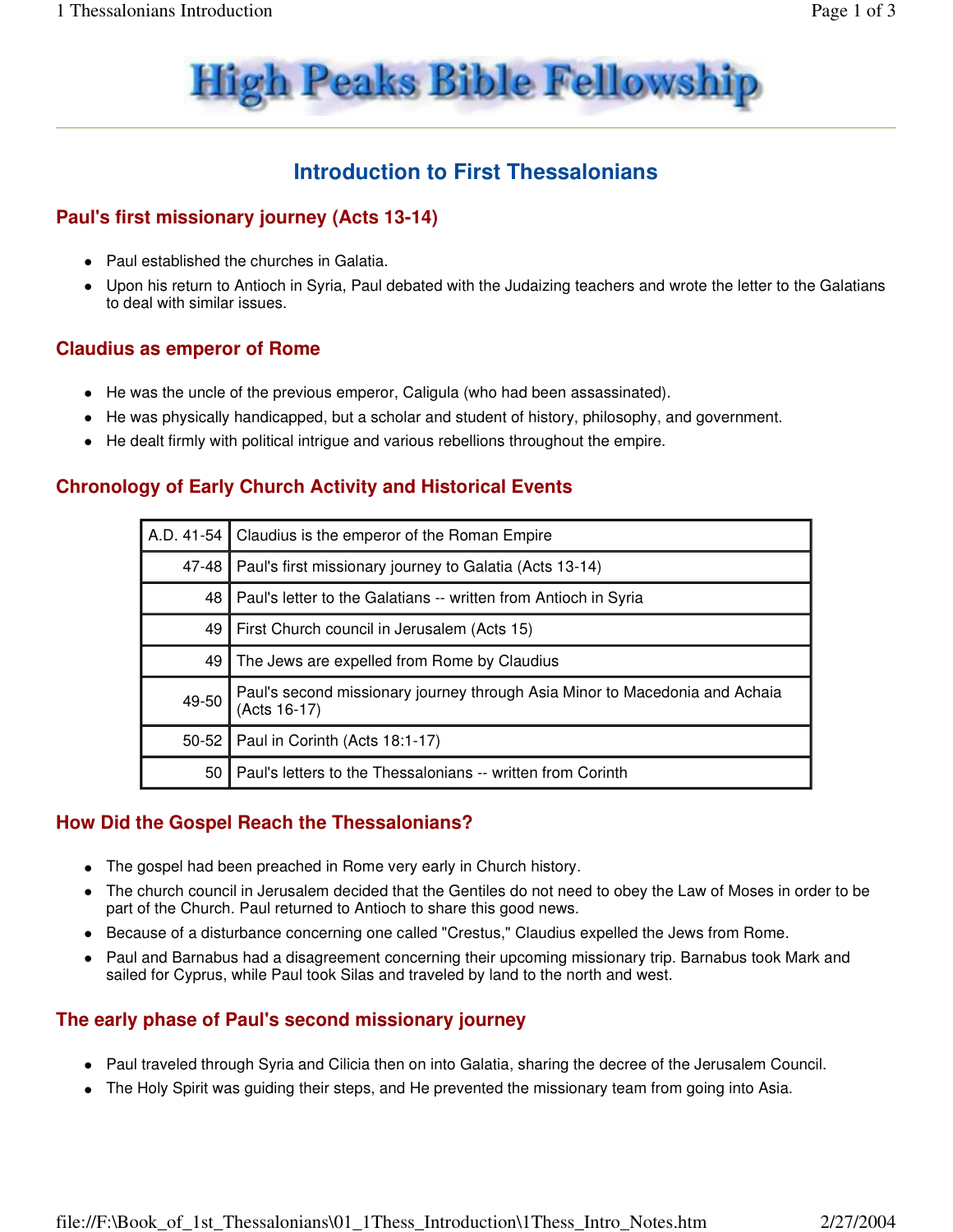

# **The next phase of Paul's second missionary journey**

- They traveled north, but the Holy Spirit would not let them enter Bithynia. Instead He led them to Troas.
- At Troas Paul received a clear revelation from God with directions to go into Macedonia.

# **Paul in Philippi**

- God hastened their journey to Macedonia, and Paul traveled to Philippi. There was no Jewish synogogue, so Paul shared the gospel at a meeting place outside the city.
- Paul ran afoul of the commercial interests of the city, spent a night in jail, and afterward left Philippi to travel west to Thessalonica.

# **Where is Thessalonica and What is it Like?**

- A major city of the old Greek empire -- independently governed.
- The largest city in the region of Macedonia -- a major seaport and on the major highway through the Roman empire.
- A wealthy commercial center and an administrative power center of the region.

# **What happened to Paul in Thessalonica?**

- Paul reasoned in the synogogue for three Sabbaths.
- The non-believing Jews caused a riot in the city which led to Paul's expulsion.